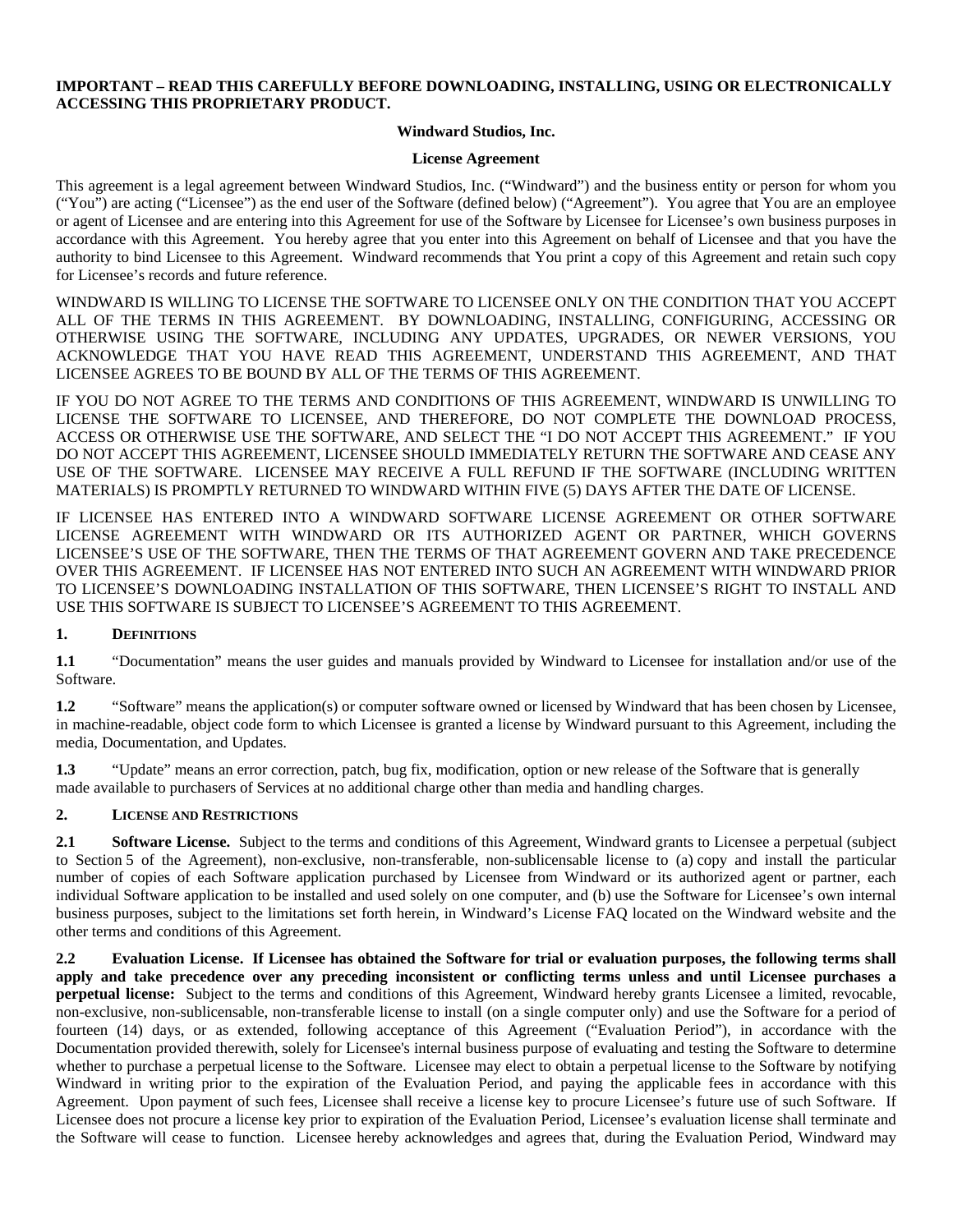collect usage statistics and data from the Software and verify that Licensee has the latest version of the Software and matching license key. During the Evaluation Period, the Software is provided for trial and internal evaluation purposes "AS-IS", WITHOUT ANY WARRANTIES OF ANY KIND and Licensee's use of the Software is entirely at its own risk. Except as altered in this Section, all terms of this Agreement shall apply and govern Licensee's use of the Software during the Evaluation Period explicitly excluding Sections 4 and 8.

**2.3 License Restrictions.** All rights not expressly granted to Licensee in this Agreement are reserved by Windward. Licensee may: (a) not modify, prepare derivative works, transfer, sublicense, or relicense the Software, or use the Software for third party transactions, commercial time-sharing, rental or service bureau use; (b) not cause or permit the reverse engineering (except to the extent expressly allowed by local law), disassembly or decompilation of the Software; (c) not run limited server versions in multiple JVMs or restart the server after running the maximum number of reports in a day to exceed the license restriction, (d) not use the developer system version in a production or end user system, and (e) make one copy of the Software for archival or backup purposes. The archival and backup copy of the Software is subject to the terms of this Agreement.

**2.4 License Limitations.** Licensee's use of the Software is subject to the following limitations:

**(a)** Licensee must have a separate license for each computer on which Licensee executes the Software.

**(b)** Licensee does not need a client license for machines whose browser will solely view generated reports. Licensee only needs a license for the machine on which the reports are created (generally a central server).

**(c)** The "Standard Server" is not a license to install the Software on an unlimited number of machines. A single license for a standard server allows it to be run on one machine only.

**(d)** A server license has a maximum number of "cores." This is the total number of cores the Software "sees," therefore a dual core processor is two cores. A server license also has a maximum number of threads, which is only used if the host machine has more cores than the maximum number of licensed cores. In the case of more cores than the core limit, the license will allow only the maximum number of threads generating reports simultaneously – across all virtual machines on the system.

**(e)** The developer license is for development purposes only. It may not be used as a production or end user system. The developer license allows a single report to be concurrently generated, for a maximum of 250 reports per day, and on two cores only.

**(f)** The limited volume server is restricted to one JVM/CLR per license. This is to prevent running the limited volume server in several JVM/CLRs with each JVM/CLR producing 250 reports/day. The limited server runs on a max of two cores and allows for no custom data sources and no beans. There is no limit to the number of JVMs for the standard server.

**(g)** Licensee must purchase support and upgrades for either all licenses or none.

**(h)** Each "AutoTag" license runs on a maximum of four Cores.

**(i)** The standard Windward server license is for enterprise, internal use only. Application Service Providers and Independent Software Vendors are licensed separately.

### **3. MAINTENANCE AND SUPPORT SERVICES.**

**3.1 Limitation.** Maintenance and support services are only provided if Licensee purchased maintenance and support services for the Software ("Services").

**3.2 Services.** Windward shall take reasonable steps to correct material nonconformities with the Software specifications in the applicable Documentation. Services shall commence on the initial delivery of the Software to Licensee and shall continue for a period of one (1) year. Services will be provided from Windward's offices through the use of telephone, email, and internet based support only. Telephone, email and internet based support is for the purpose of providing advice and assistance to Licensee on the use of the Software, and will include basic information and instructions, including assistance with the general use of the Software, optimization of the available functions, installation of the Software, research problems reported to Windward by Licensee, and expected functionality of future Software and Updates. Services will include the right to receive Updates to the Software at no additional charge if and when Windward makes them generally available.

**3.3 Covered Software.** Windward will provide Services for the most current release of the Software. Once a release has been made generally available, Licensee should convert to the latest release in order to insure uninterrupted service and continued support.

**3.4 Hours of Operation.** Services via telephone are available between the hours of 8:00 a.m. and 5:00 p.m., U.S. MST, weekdays, excluding U.S. holidays observed by Windward (the "Hours of Operation"). Licensee may receive Services by telephone by calling Windward's customer support number set forth in the Documentation. Telephone Services will be provided in the English language only and Licensee must speak, write, and understand English. Services via the internet are available for extended hours via the Windward HelpDesk Center which may be accessed from the Windward website at www.windward.net.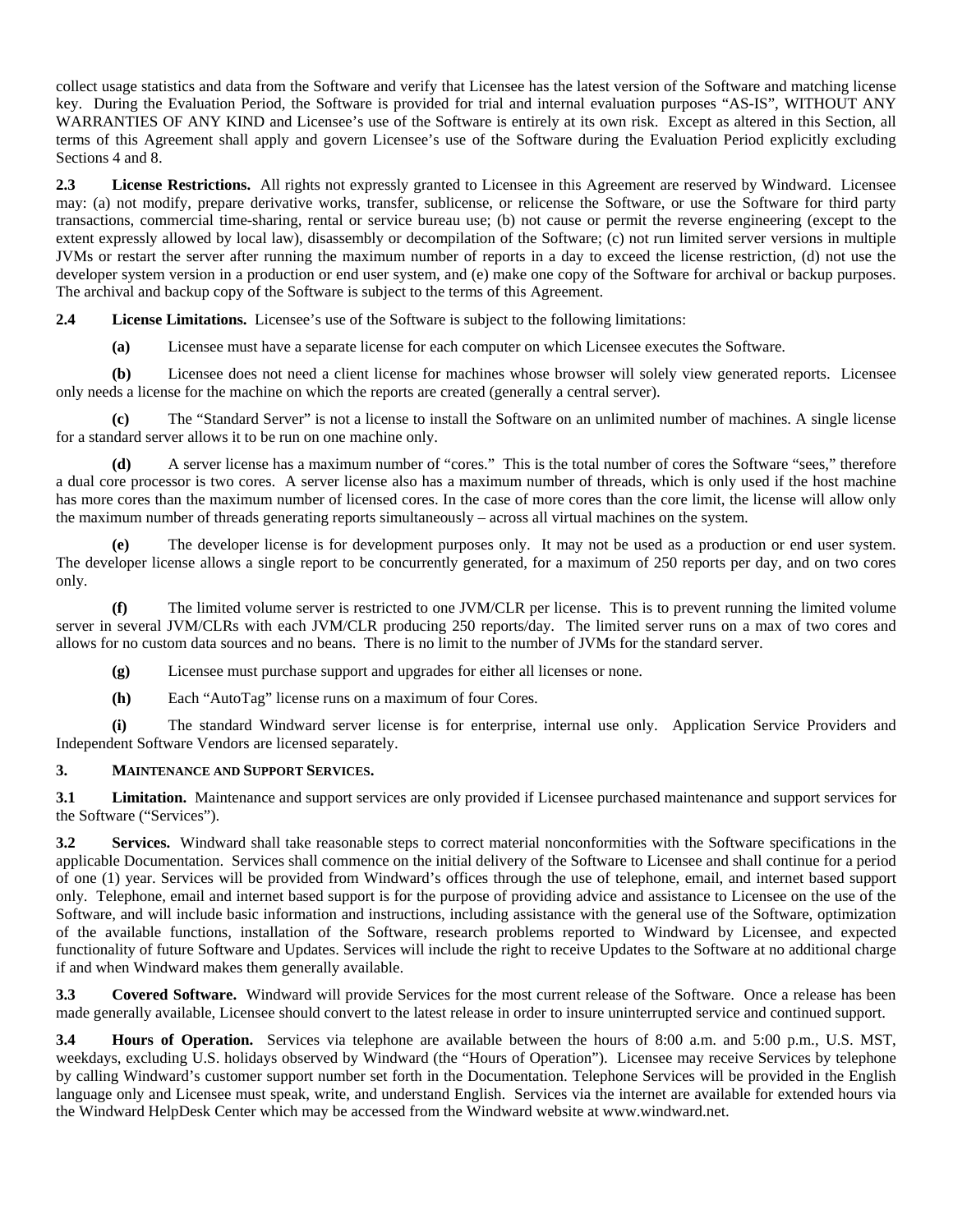**3.5 Exclusions.** Windward is not required to perform Services with respect to the following: (i) assistance in resolving problems due to Licensee's modification of the Software; (ii) problems encountered as a result of non-Windward product offerings co-resident on the system hub machine; (iii) assistance in resolving software problems other than those associated with Software, including, but not limited to, problems with the hardware and its operating system, communications and system administration-related problems; (iv) assistance in migrating to new releases of other software products; (v) assistance in resolving problems due to using the Software in an operating environment not authorized by Windward; (vi) Licensee's failure to use the Software in accordance with the applicable Documentation; and (vii) Licensee's failure to use error corrections previously provided by Windward.

**3.6 Licensee's Responsibilities.** Licensee shall cooperate fully with Windward's reasonable requests for information, personnel and time necessary to provide Services, including providing information for Windward to reproduce the error(s) reported by Licensee.

# **4. FEES, PAYMENT, AND TAXES**.

**4.1 Fees.** In consideration of the Software and Services and any accompanying licenses provided to Licensee by Windward hereunder, Licensee shall pay Windward the license fees, Services fees, expenses, and taxes set forth on the applicable invoice provided by Windward. All fees and expenses are quoted in U.S. dollars and Licensee shall pay the fees and expenses in U.S. dollars. Licensee shall pay all fees and expenses at the time of purchase. All fees and expenses specified in this Agreement are exclusive of, and Licensee shall be solely responsible for, all value-added, sales, use, import, duties, customs or other taxes applicable to the transactions contemplated by this Agreement, except for any taxes based upon Windward's net income.

**4.2 Records.** Licensee agree to maintain complete and accurate books and records in connection with the activities under this Agreement, including not manipulating server transaction records to avoid paying the proper license fees (e.g. running the server in more than one Java virtual machine on a system, manipulating the server, time and date or restarting the server when the report limit for the license is reached).

**5. TERM AND TERMINATION**. The term of this Agreement shall commence on the Effective Date and continue until terminated by either party in accordance with this Section 5 ("Term").This Agreement and the license granted herein may be terminated immediately upon written notice (a) by either party upon the material breach by the other party of any of its obligations under this Agreement, which breach has not been cured within thirty (30) days after the breaching party has received written notice thereof; or (b) by Windward if Licensee has violated Sections 2 or 7 of the Agreement. Upon termination Licensee shall promptly cease using and delete the Software from Licensee's system and destroy the Documentation and any copies of the Software or Documentation. Upon termination of this Agreement, any applicable fees owed by Licensee through the date of termination shall become due and payable. Licensee shall promptly return to the other all Confidential Information of Windward that Licensee may have in Licensee's possession or control. Notwithstanding the termination of this Agreement for any reason, the rights and duties of the parties under Sections 1, 2.2, 4, 5, 6, 7, 9, 10 and 11 of this Agreement shall survive such termination and remain in full force and effect.

**6. INTELLECTUAL PROPERTY**. Subject only to the licenses expressly granted in this Agreement, as between Windward and Licensee, Windward shall be the sole owner of all intellectual property rights in and to the Software and the Documentation. Licensee shall not remove any of Windward's or its licensor's copyright, trademark and other proprietary notices contained on or in the Software or the Documentation, and Licensee will reproduce all such notices on all copies permitted to be made by Licensee under this Agreement.

**7. CONFIDENTIAL INFORMATION**. "Confidential Information" means (a) the Software, the Documentation and any business or technical nonpublic information of Windward, including without limitation, license keys provided to Licensee by Windward; (b) any other information of Windward that is specifically designated by Windward as confidential or proprietary; and (c) the terms and conditions of this Agreement. Confidential Information shall not include information that (i) is in or enters the public domain without breach of this Agreement through no fault of Licensee; (ii) Licensee were demonstrably in possession of prior to first receiving it from Windward without obligation of restrictions; (iii) Licensee can demonstrate was developed by Licensee independently and without use of or reference to the Windward's Confidential Information; or (iv) Licensee receive from a third party without restriction on disclosure and without breach of a nondisclosure obligation.Licensee shall maintain the Confidential Information in strict confidence during the Term and, until such time as the Confidential Information enters the public domain pursuant to items (i) through (iv) above. Licensee shall exercise no less than reasonable care with respect to the handling and protection of such Confidential Information. Licensee shall use the Confidential Information only during the Term and as expressly permitted herein, and shall disclose such Confidential Information only to Licensee's employees as is reasonably required in connection with the exercise of Licensee's rights and obligations under this Agreement (so long as those employees are subject to binding use and disclosure restrictions at least as protective as those set forth herein).

**8. WARRANTIES AND DISCLAIMERS**. Windward warrants that, for a period of ninety (90) days from initial delivery of the Software to Licensee, the Software will, when properly installed and used in accordance with the Documentation, perform substantially in accordance with the specifications for the Software as described in the applicable Documentation. As Licensee's exclusive remedy and Windward's sole obligation for breach of this warranty, Windward shall use commercially reasonable efforts to correct any reproducible error in the Software constituting a breach of the warranty at no additional charge. Windward does not warrant that Licensee's use of the Software will be error-free, virus-free or uninterrupted. Windward makes no other warranty, express or implied, with respect to any Services or Software provided by Windward under this Agreement. WINDWARD HEREBY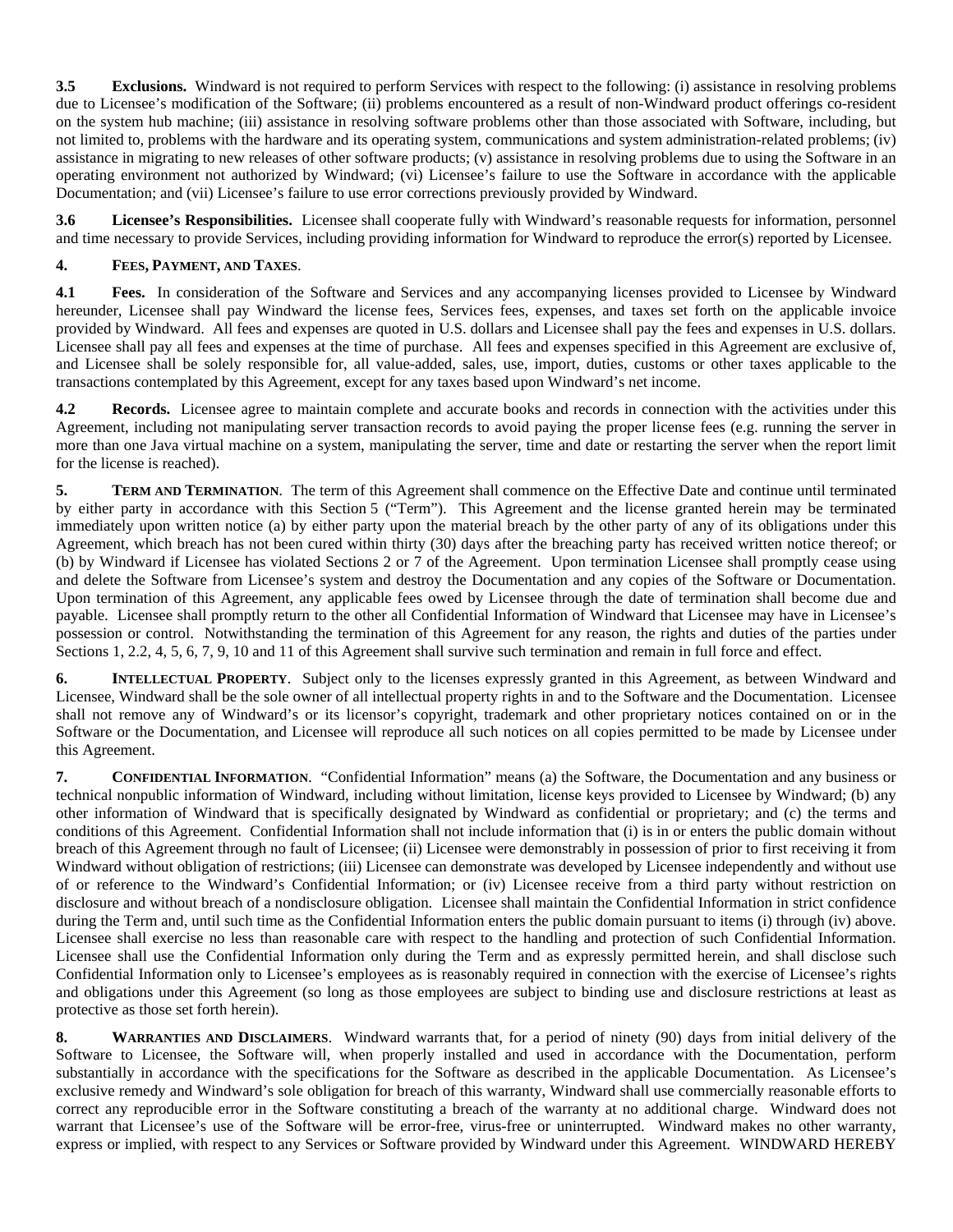DISCLAIMS ALL IMPLIED WARRANTIES, CONDITIONS AND OTHER TERMS, WHETHER STATUTORY, ARISING FROM COURSE OF DEALING, OR OTHERWISE, INCLUDING WITHOUT LIMITATION TERMS AS TO QUALITY, MERCHANTABILITY, FITNESS FOR A PARTICULAR PURPOSE, TITLE AND NONINFRINGEMENT.

## **9. INDEMNIFICATION**.

**9.1 By Windward.** Windward agrees to defend Licensee from and against any third party claims alleging that the Software or Documentation as furnished to Licensee and used within the scope of this Agreement infringes any U.S. patent issued as of the Effective Date, or any copyright, trademark or is a misappropriation of any trade secret of such third party and Windward will pay all final judgments awarded or settlements entered into on such claims. The foregoing indemnity obligation shall not extend to any claims of infringement arising out of or related to (i) a modification of the Software or Documentation by anyone other than Windward or its duly authorized agent; (ii) the incorporation into the Software or Documentation of any information provided by or requested by Licensee; (iii) a combination of the Software with any third party software or equipment not specified in the Documentation and where such combination is the cause of such infringement; or (iv) the use of a version of the Software other than the then-current version if the infringement would have been avoided by using of the then-current version. In the event the Software or Documentation are held or are believed by Windward to infringe, Windward may, at its sole option and expense, elect to (a) modify the Software or Documentation so that they are non-infringing; (b) replace the Software with non-infringing Software which are functionally equivalent; (c) obtain a license for Licensee to continue to use the Software as provided hereunder; or if none of (a), (b), or (c) is commercially reasonable, then (d) terminate the license for the infringing Software or Documentation and refund the license fees paid for that Software or Documentation, prorated over a five (5) year term from the Effective Date. This Section 9.1 states Windward's entire liability and Licensee's sole and exclusive remedy for any infringement of third party proprietary rights of any kind.

**9.2 By Licensee**. Except for claims covered by Section 9.1, Licensee agree to indemnify and defend Windward from and against all third party claims arising out of or related to this Agreement (including Licensee's use of the Software) or by Licensee's negligence, willful misconduct or breach of the terms of this Agreement.

**9.3 Indemnification Procedure**. The party seeking indemnification must (a) give prompt notice of the claim to the other party; (b) grant sole control of the defense or settlement of the claim or action to the other party; and (c) provide reasonable cooperation to the other party and, at the other party's request and expense, assistance in the defense or settlement of the claim.

**10. LIMITATION ON LIABILITY**. EXCEPT FOR LIABILITY ARISING FROM ANY BREACH OF SECTIONS 2 OR 7 AND ANY OBLIGATIONS UNDER SECTION 9, IN NO EVENT SHALL EITHER PARTY BE LIABLE FOR ANY INDIRECT, SPECIAL, PUNITIVE, OR CONSEQUENTIAL DAMAGES OF ANY KIND OR NATURE WHATSOEVER, SUFFERED BY THE OTHER PARTY, INCLUDING, WITHOUT LIMITATION, LOST PROFITS, BUSINESS INTERRUPTIONS OR OTHER ECONOMIC LOSS ARISING OUT OF OR RELATED TO THIS AGREEMENT OR ANY USE OF OR FAILURE TO BE ABLE TO USE THE SOFTWARE OR SERVICES. WINDWARD SHALL NOT BE LIABLE FOR ANY DAMAGES ARISING OUT OF OR RELATED TO (i) TRANSACTIONS PERFORMED USING THE SOFTWARE OR SERVICES; OR (ii) MODIFICATIONS TO THE SOFTWARE OR SERVICES BY LICENSEE, WHETHER SUFFERED BY LICENSEE OR ANY THIRD PARTY. WINDWARD'S TOTAL AGGREGATE LIABILITY FOR ANY DAMAGES ARISING OUT OF OR RELATED TO THIS AGREEMENT WILL NOT EXCEED THE FEES PAID BY LICENSEE HEREUNDER FOR THE SOFTWARE OR SERVICE THAT IS THE SUBJECT OF THE ACTION. THE EXISTENCE OF ONE OR MORE CLAIMS WILL NOT ENLARGE THIS LIMIT. LICENSEE ACKNOWLEDGE THAT WINDWARD'S PRICING REFLECTS THIS ALLOCATION OF RISK AND THE LIMITATION OF LIABILITY SPECIFIED IN THIS SECTION WILL APPLY REGARDLESS OF WHETHER ANY LIMITED OR EXCLUSIVE REMEDY SPECIFIED IN THIS AGREEMENT FAILS OF ITS ESSENTIAL PURPOSE.

# **11. GENERAL TERMS**.

**11.1 Export Control**. The Software may be subject to United States export control regulations. Licensee shall obtain at Licensee's expense all necessary licenses, permits and regulatory approvals required by any and all governmental authorities and agencies having jurisdiction over the export and re-export of software and technical data in accordance with all applicable regulations of the Office of Export Administration of the U.S. Department of Commerce and the U.S. Treasury Department Office of Foreign Asset Control.

**11.2 U.S. Government End Users.** For any Software or Documentation licensed directly or indirectly on behalf of a unit or agency of the United States Government, this provision applies. The Software and Documentation: (a) was developed at private expense and are in all respects the proprietary information of Windward; (b) were not developed with government funds; (c) are a trade secret of Windward for all purposes of the Freedom of Information Act; (d) are commercial items and thus, pursuant to Section 12.212 of the Federal Acquisition Regulations (FAR) and DFAR Supplement Section 227.7202, Government's use, duplication or disclosure of the Software or Documentation is subject to the restrictions set forth by Windward.

**11.3 Miscellaneous**. This Agreement sets forth the entire agreement between the parties and supersedes any and all prior proposals, agreements or communications, written or oral, of the parties with respect to the subject matter hereof. This Agreement may not be modified, altered or amended, except by written instrument duly executed by both parties. No failure or delay by either